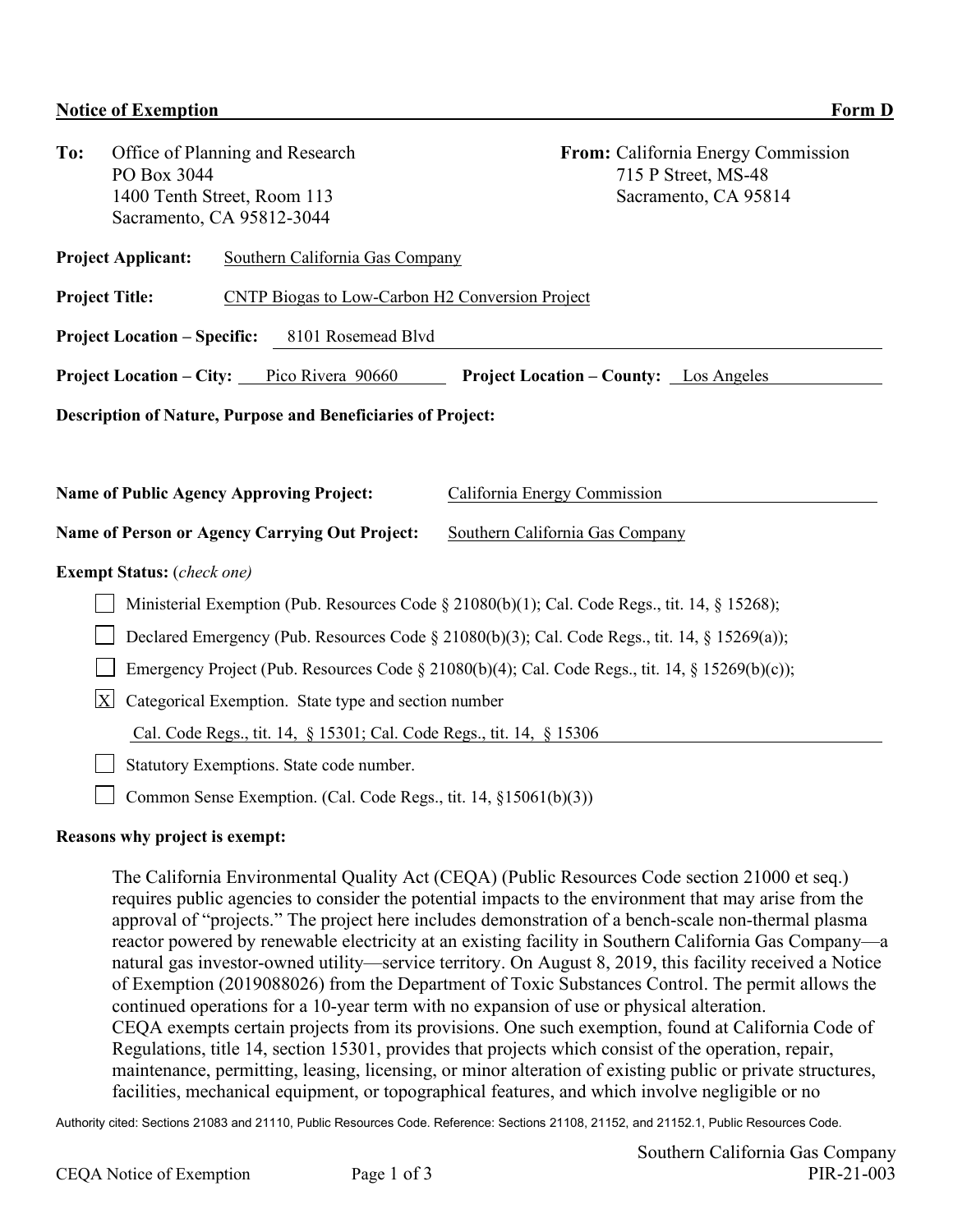expansion of use are exempt. The proposed project will be located entirely within a facility that already exists and that have the ability to operate through 2029. The proposed project will not expand the use of the facility because the project activities to design, fabricate, commission, and test the bench-scale system are in line with normal activities at the existing facility. Therefore, the project falls within section 15301 and will not have a significant effect on the environment.

CEQA also exempts projects that consist of basic data collection, research, experimental management, and resource evaluation activities which do not result in a serious or major disturbance to an environmental resource. (Cal. Code Regs., tit. 14, § 15306). The proposed project will involve research to scale up an early-stage, lab-scale, catalytic non-thermal plasma reactor to a modular, bench-scale system that can cost-effectively convert biogas into low-carbon hydrogen and virtually eliminate the negative environmental impacts associated with Steam Methane Reforming to fabricate and produce hydrogen. This work will not result in a serious or major disturbance to an environmental resource because the system is expected to perform for at least 300 hours and produce up to 5 kilograms of hydrogen per day by project conclusion, which is small in comparison to the overall facility footprint. Additionally, the system will achieve a purity of 99.99 percent so there is no possibility of harmful emissions. For these reasons, the proposed project will have no significant effect on the environment and is categorically exempt under section 15306.

CEQA's exemptions are not absolute. Once a public agency, like the CEC, believes that a project may be exempt from environmental review, it must consider whether there are any exceptions that may preclude use of the exemption. The circumstances giving rise to an exception are listed in California Code of Regulations, title 14, section 15300.2. The proposed project does not involve any cumulative impacts of successive projects of the same type in the same place that might be considered significant; does not involve unusual circumstances that might have a significant effect on the environment; will not result in damage to scenic resources within a highway officially designated as a state scenic highway; the project site is not included on any list compiled pursuant to Government Code section 65962.5; and the project will not cause a substantial adverse change in the significance of a historical resource. Therefore, none of the exceptions to categorical exemptions listed in CEQA Guidelines section 15300.2 apply to this project. Therefore, for the reasons stated above, this project is exemption from environmental review under CEQA.

| <b>Lead Agency</b><br><b>Contact Person:</b>                                                                                                                                            | <b>Nadia Richards</b>               | Area code/Telephone/Ext: |               | 916-897-3804               |  |  |  |  |
|-----------------------------------------------------------------------------------------------------------------------------------------------------------------------------------------|-------------------------------------|--------------------------|---------------|----------------------------|--|--|--|--|
| If filed by applicant:<br>Attach certified document of exemption finding.<br>Yes<br>Has a Notice of Exemption been filed by the public agency approving the project?<br>No              |                                     |                          |               |                            |  |  |  |  |
| Signature: N. Lidards.                                                                                                                                                                  |                                     | Date: 06/20/2022         | <b>Title:</b> | <b>Mechanical Engineer</b> |  |  |  |  |
|                                                                                                                                                                                         | <b>Signed by Responsible Agency</b> |                          |               |                            |  |  |  |  |
| <b>Signed by Lead Agency</b>                                                                                                                                                            |                                     |                          |               |                            |  |  |  |  |
| Authority cited: Sections 21083 and 21110, Public Resources Code. Reference: Sections 21108, 21152, and 21152.1, Public Resources Code.<br>$\alpha$ $\alpha$ $\alpha$ $\alpha$ $\alpha$ |                                     |                          |               |                            |  |  |  |  |